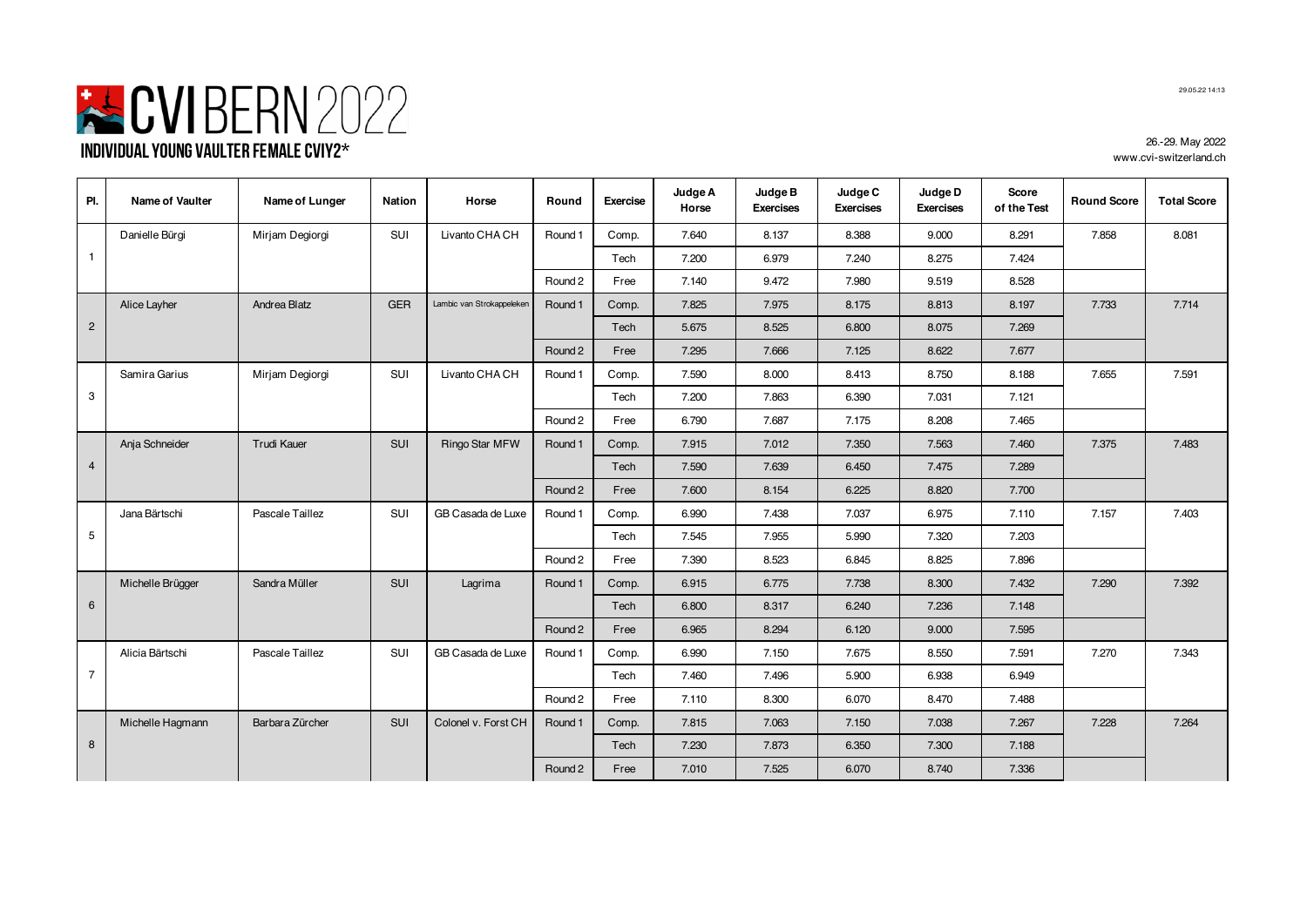|    | Florencia Hutton       | Anita Flamand-<br>Prochaska             | <b>HUN</b> | Caramello              | Round 1 | Comp. | 5.800 | 6.837 | 6.563 | 6.288 | 6.372 | 6.749 | 6.978 |
|----|------------------------|-----------------------------------------|------------|------------------------|---------|-------|-------|-------|-------|-------|-------|-------|-------|
| 9  |                        |                                         |            |                        |         | Tech  | 7.050 | 7.583 | 6.170 | 7.698 | 7.125 |       |       |
|    |                        |                                         |            |                        | Round 2 | Free  | 6.460 | 8.000 | 6.775 | 8.513 | 7.437 |       |       |
|    | Annina Basso           | <b>Trudi Kauer</b>                      | SUI        | <b>Ringo Star MFW</b>  | Round 1 | Comp. | 7.915 | 6.213 | 6.675 | 7.200 | 7.001 | 6.486 | 6.709 |
| 10 |                        |                                         |            |                        |         | Tech  | 7.590 | 5.700 | 5.300 | 5.292 | 5.971 |       |       |
|    |                        |                                         |            |                        | Round 2 | Free  | 7.735 | 7.250 | 6.250 | 7.381 | 7.154 |       |       |
|    | Leandra Stadelmann     | Monika Winkler-<br><b>Bischofberger</b> | SUI        | Acardi van de Kapel    | Round 1 | Comp. | 7.070 | 7.538 | 6.813 | 7.000 | 7.105 | 6.674 | 6.640 |
| 11 |                        |                                         |            |                        |         | Tech  | 7.560 | 5.900 | 5.200 | 6.311 | 6.243 |       |       |
|    |                        |                                         |            |                        | Round 2 | Free  | 7.060 | 6.830 | 5.000 | 7.397 | 6.572 |       |       |
|    | Romy Schiess           | <b>Rita Blieske</b>                     | SUI        | Dundee THC             | Round 1 | Comp. | 6.150 | 7.350 | 7.238 | 6.838 | 6.894 | 6.773 | 6.637 |
| 12 |                        |                                         |            |                        |         | Tech  | 7.075 | 6.500 | 6.000 | 7.029 | 6.651 |       |       |
|    |                        |                                         |            |                        | Round 2 | Free  | 6.305 | 6.950 | 5.150 | 7.054 | 6.365 |       |       |
|    | Ida Welander           | Dimitri Suhner                          | SWE        | Bellmiro               | Round 1 | Comp. | 6.885 | 6.100 | 6.375 | 6.088 | 6.362 | 6.396 | 6.517 |
| 13 |                        |                                         |            |                        |         | Tech  | 7.625 | 6.746 | 5.220 | 6.125 | 6.429 |       |       |
|    |                        |                                         |            |                        | Round 2 | Free  | 7.630 | 6.420 | 5.425 | 7.570 | 6.761 |       |       |
|    | Vittoria Sonego        | Mirjam Degiorgi                         | <b>ITA</b> | <b>Black Beauty VI</b> | Round 1 | Comp. | 7.215 | 6.250 | 6.750 | 6.413 | 6.657 | 5.843 | 6.340 |
| 14 |                        |                                         |            |                        |         | Tech  | 7.320 | 4.306 | 4.300 | 4.188 | 5.029 |       |       |
|    |                        |                                         |            |                        | Round 2 | Free  | 7.725 | 7.692 | 6.325 | 7.591 | 7.333 |       |       |
|    | Jannika Marie Kirchner | Anne Pradel                             | GER        | Cuchi VL               | Round 1 | Comp. | 6.895 | 7.550 | 7.775 | 7.963 | 7.546 | 5.455 | 5.980 |
| 15 |                        |                                         |            |                        |         | Tech  | 4.055 | 3.000 | 3.100 | 3.300 | 3.364 |       |       |
|    |                        |                                         |            |                        | Round 2 | Free  | 7.375 | 8.020 | 4.150 | 8.577 | 7.031 |       |       |
|    | Leila Aeschlimann      | <b>Rita Blieske</b>                     | SUI        | Dundee THC             | Round 1 | Comp. | 6.150 | 7.038 | 6.875 | 6.088 | 6.538 | 5.944 | 5.953 |
| 16 |                        |                                         |            |                        |         | Tech  | 7.025 | 4.375 | 4.640 | 5.361 | 5.350 |       |       |
|    |                        |                                         |            |                        | Round 2 | Free  | 6.720 | 6.667 | 3.850 | 6.650 | 5.972 |       |       |

LGGLOBALNET



 $\neg\neg\neg\n\begin{array}{c}\n\Box \\
\Box\n\end{array}\n\qquad\neg\neg\n\begin{array}{c}\n\Box \\
\Box\n\end{array}$  CEN



|                | Jury / Scores      | Round 1 | Round 2 |      |
|----------------|--------------------|---------|---------|------|
|                |                    | Comp.   | Free    | Free |
|                | Tabea Marfurt      |         |         |      |
| $\mathcal{P}$  | Elisabeth Müllner  | R       | А       |      |
| 3              | Krisztina Bence    | C.      | R       |      |
| $\overline{4}$ | Jochen Schilffarth |         | C       |      |